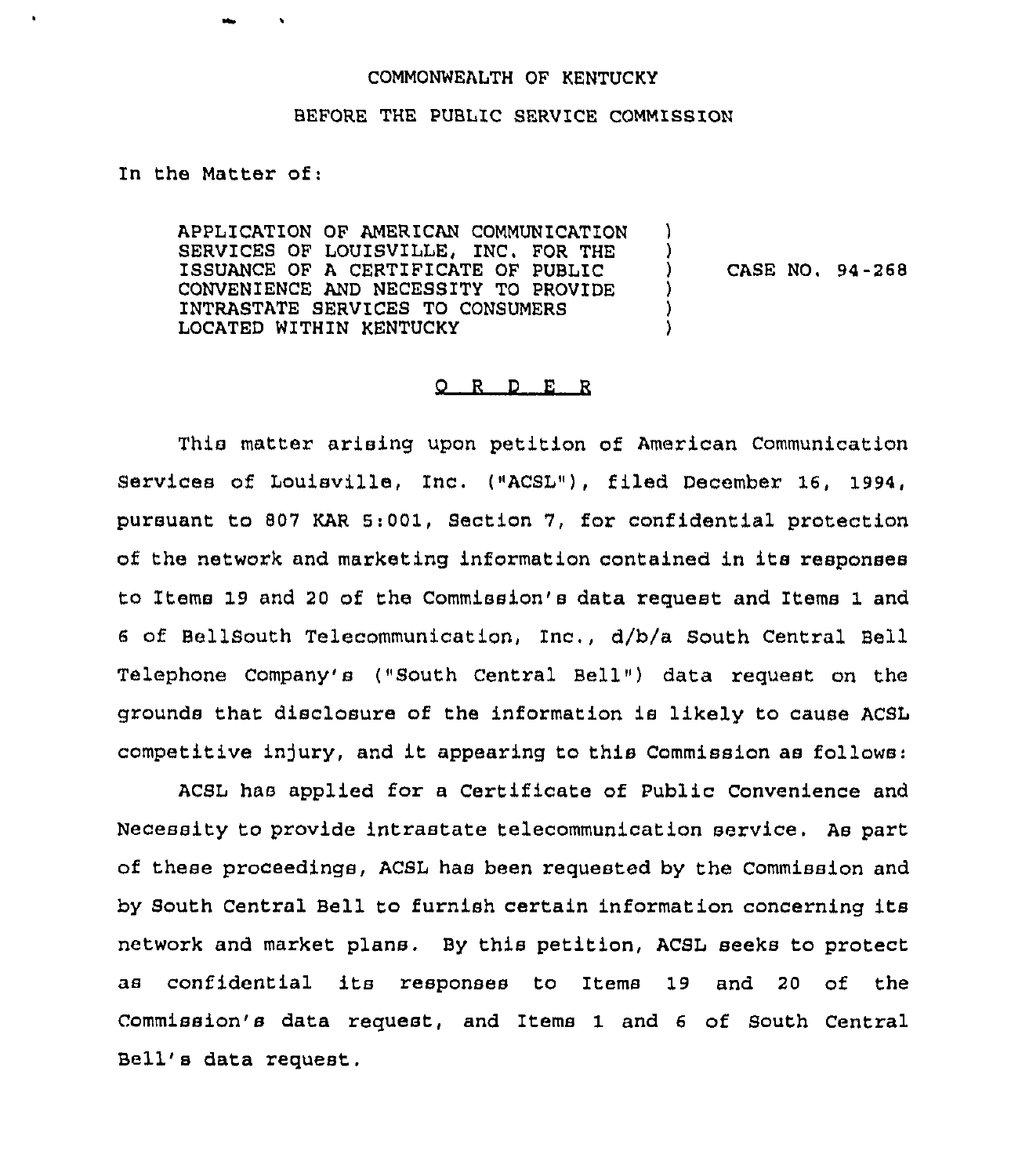The information sought to be protected is not known outside ACSL or its parent corporation, American Communication Services, Inc., and is not disseminated within ACSL except to those employees who have a legitimate business need to know and act upon the information. ACSL seeks to preserve the confidentiality of the information through all appropriate means.

 $\ddot{\phantom{a}}$ 

 $\mathbf{A}^{\top}$ 

KRS 61.872(1) requires information filed with the Commission to be available for public inspection unless specifically exempted by statute. Exemptions from this requirement are provided in KRS 61.878(1). That section of the statute exempts 11 categories of information. One category exempted in subparagraph (c) of that section is commercial information confidentially disclosed to the Commission. To qualify for that exemption, it must be established that disclosure of the information is likely to cause substantial competitive harm to the party from whom the information was obtained. To satisfy this test, the party claiming confidentiality must demonstrate actual competition and a likelihood of substantial competitive in)ury if the information is disclosed. Competitive injury occurs when disclosure of the information gives competitors an unfair business advantage.

The service ACSL proposes to offer will compete with services offered with South Central Bell, competitive access providers in the Louisville market, Mid American Cable Corporation, Access Transmission Services, Inc,, Netropolitan Fiber Systems, Inc., and IntelCom Group, Inc, In responding to South Central Bell's data request Items 1 and 6, ACSL has furnished a schematic diagram

 $-2-$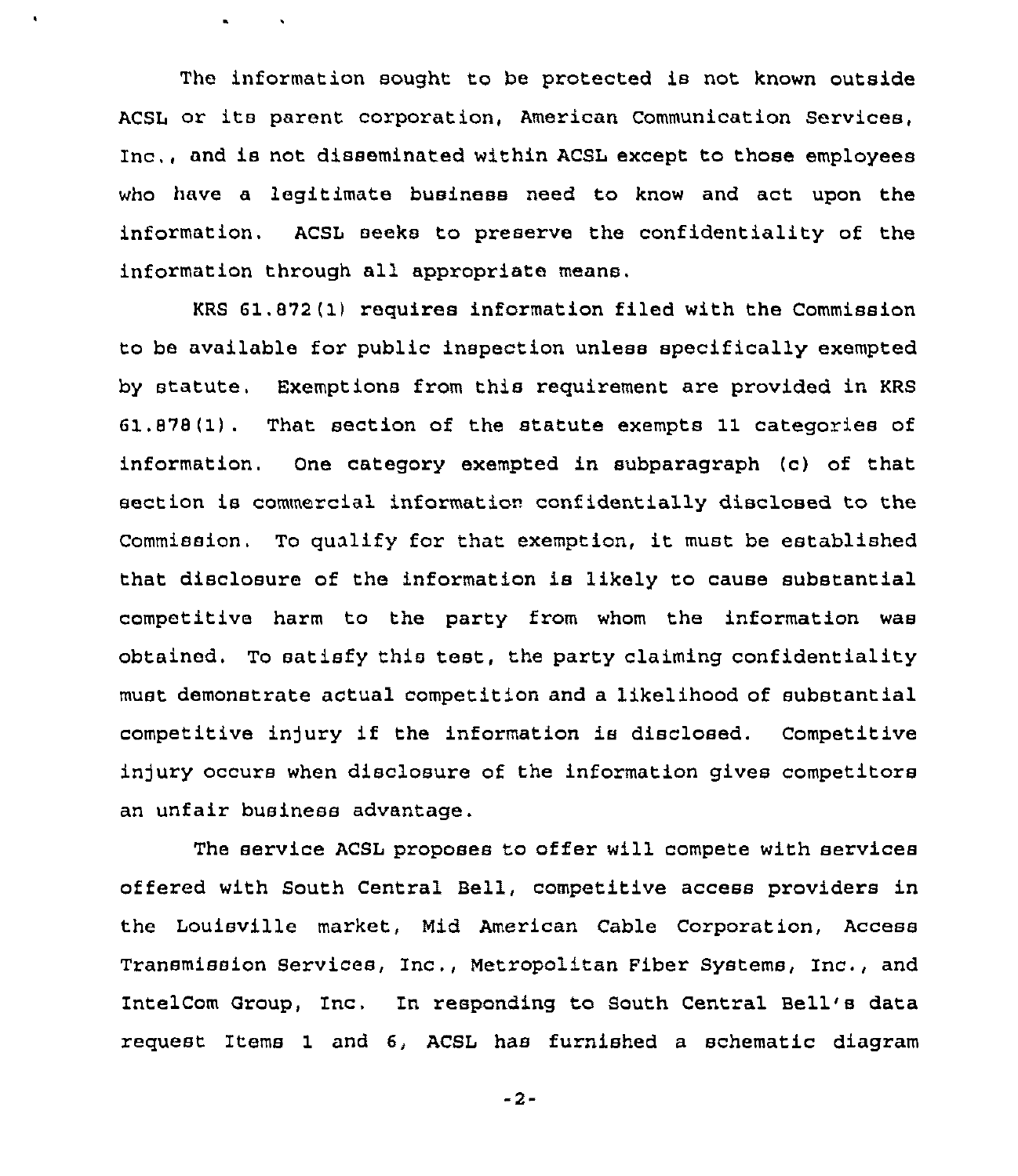describing the services to be provided and <sup>a</sup> map of its current network. Competitors of ACSL could use this information in devising more effective competitive strategies. Therefore, this information should be protected as confidential.

Items 19 and 20 of the Commission's data request seek information concerning ACSL'8 switching facilities. Specifically, Item 19 asks whether ACSL has plans to own, install, and operate switching facilities in this state and Item 20 asks whether ACSL owns or operates switching facilities that are capable of completing local telephone calls. The information requested and the responses provided are so general in nature that they provide no information of competitive value. Therefore, protection of the information should be denied.

This Commission being otherwise sufficiently advised,

IT IS ORDERED that:

1. The petition to protect as confidential ACSL's responses to Items 19 and <sup>20</sup> of the Commission's data request be and is hereby denied.

2. The network and marketing information contained in ACSL's responses to Items 1 and <sup>6</sup> of South Central Bell's data request, which ACSL has petitioned to be withheld from public disclosure, shall be held and retained by this Commission as confidential and shall not be open for public inspection.

3. ACSL shall, within <sup>20</sup> days from the date of this Order, file for inclusion in the public record, its responses to Items 19 and 20 of the Commission's data request.

-3-